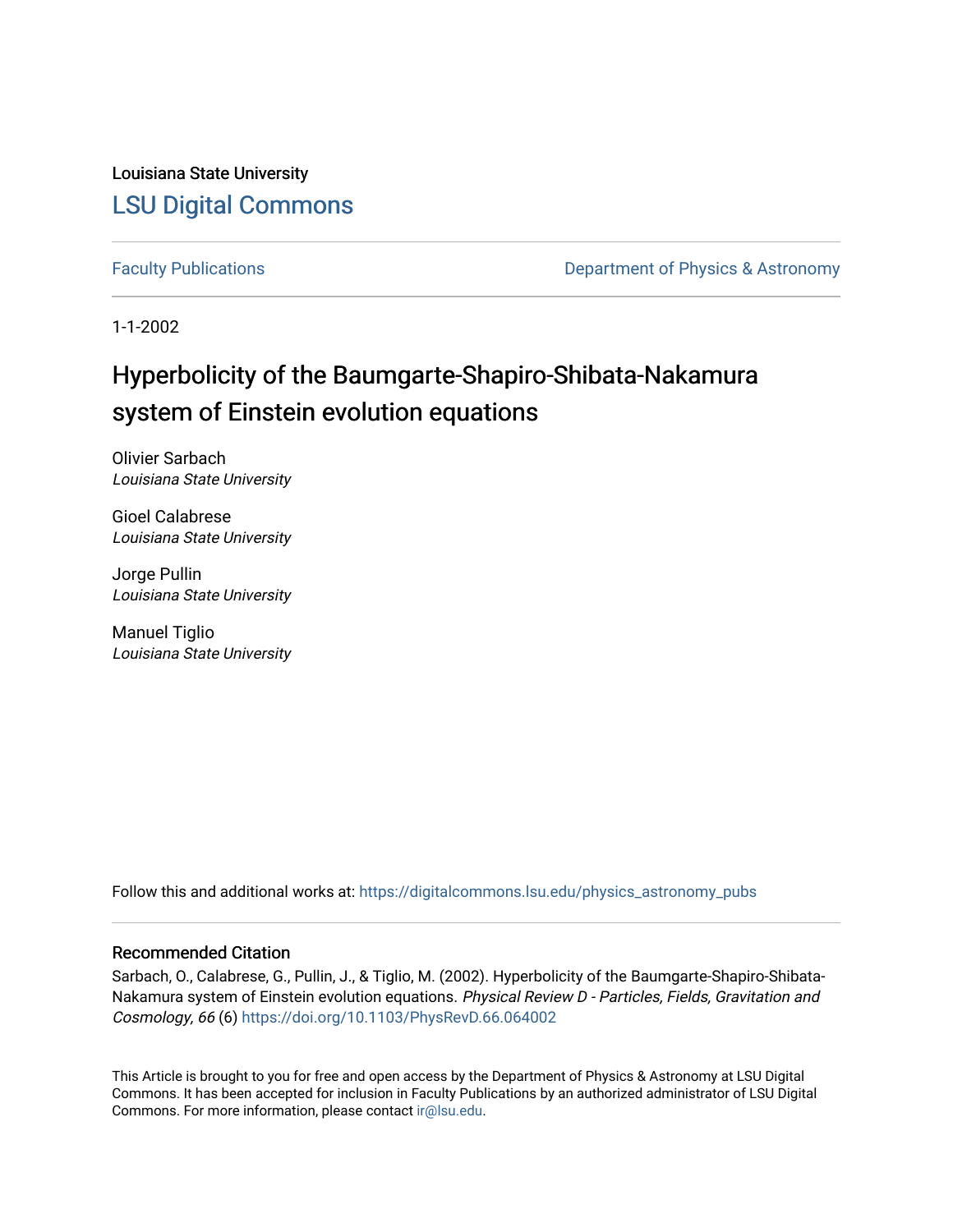# Hyperbolicity of the BSSN system of Einstein evolution equations

Olivier Sarbach, Gioel Calabrese, Jorge Pullin, and Manuel Tiglio

Department of Physics and Astronomy, Louisiana State University,

202 Nicholson Hall, Baton Rouge, Louisiana 70803-4001

We discuss an equivalence between the Baumgarte–Shapiro–Shibata–Nakamura (BSSN) formulation of the Einstein evolution equations, a subfamily of the Kidder–Scheel–Teukolsky formulation, and other strongly or symmetric hyperbolic first order systems with fixed shift and densitized lapse. This allows us to show under which conditions the BSSN system is, in a sense to be discussed, hyperbolic. This desirable property may account in part for the empirically observed better behavior of the BSSN formulation in numerical evolutions involving black holes.

## I. INTRODUCTION

When numerically integrating the Einstein equations, it is common to split them into constraint and evolution equations. Most attempts usually solve the "free evolution" problem, solving the constraints only at the level of initial data. As in all gauge theories, the evolution equations of general relativity are not uniquely defined. One can redefine them by adding constraints, since the latter vanish on solutions of the whole system of equations. It has been increasingly recognized in the last few years (see[[1\]](#page-7-0) for a list of references), that it is desirable to take advantage of this freedom to make the evolution equations strongly- (and preferably symmetric-) hyperbolic. There is a body of mathematical literature [\[2](#page-7-0)] that one can draw from to prove stability (in the sense of Lax's theorem) for discretization schemes based on well posed formulations. In hyperbolic formulations one also has better knowledge of the modes of the equations, something that is of interest at the time of specifying boundary conditions that are consistent with the constraints and the evolution equations[[3, 4\]](#page-7-0).

The most traditional of the evolution schemes, the Arnowitt–Deser–Misner (ADM) scheme, when written in first order form, is only weakly hyperbolic (WH)[[5\]](#page-7-0). There has always been a feeling that this accounted in part for the difficulties encountered trying to evolve black holes and other spacetimes with this evolution scheme. More recently [[6\]](#page-7-0), it was rigorously shown that popular discretizations of the ADM equations in particular, and WH formulations in general, simply do not lead to convergent schemes.

It was first recognized by Shibata and Nakamura [\[7](#page-7-0)] and further elaborated by Baumgarte and Shapiro [\[8\]](#page-7-0) that if one performed a conformal-traceless (CT) decomposition of the ADM variables, the resulting scheme (commonly known as BSSN), at least in certain situations, appeared to have less numerical difficulties than the ADM system. Also, anecdotal evidence suggested that slightly different implementations of the BSSN scheme seemed to perform quite differently in numerical simulations.

In this paper we would like to point out that the BSSN scheme, under certain conditions, is a reduction (from first to second order in space) of some strongly or symmetric hyperbolic systems. This may account in part for its better performance in numerical simulations. The conditions under which these reductions can be established depends rather subtly on details of the implementation of the BSSN scheme, this may account for why some implementations appear better behaved than others.

Wewill show that the BSSN scheme and its generalization by Alcubierre et. al. [[9\]](#page-7-0) can be mapped to the Kidder– Scheel–Teukolsky (KST)[[5\]](#page-7-0) system of evolution equations in the linearized regime. The latter is a multi-parameter family of evolution schemes, and we will discuss for which values of the parameters the correspondence holds. The BSSN system is a first order in time and second order in space formulation, whereas the KST system is first order in time and space. Therefore we will need to perform an enlargement of the BSSN system to establish the correspondence. We will discuss in detail the precise nature of the correspondence below. We will show that a similar enlargement exists at the nonlinear level, which does not yield the KST system but which does yield a strongly or symmetric hyperbolic one. The latter system is closely related to one introduced by Friedrich and Rendall[[10\]](#page-7-0).

We will start by presenting, in Section II, the KST system and summarizing their main properties. Next we present a CT decomposition of this system that shares its level of hyperbolicity. We then discuss in detail the correspondence in linearized gravity between this CT decomposition of the KST system and the BSSN equations. In Section [III](#page-4-0) we show that by introducing extra variables to make the BSSN system first order in time and space one can get strongly and symmetric hyperbolic systems provided that the lapse is appropriately densitized. We end with a discussion of the relevance of these results for numerical simulations.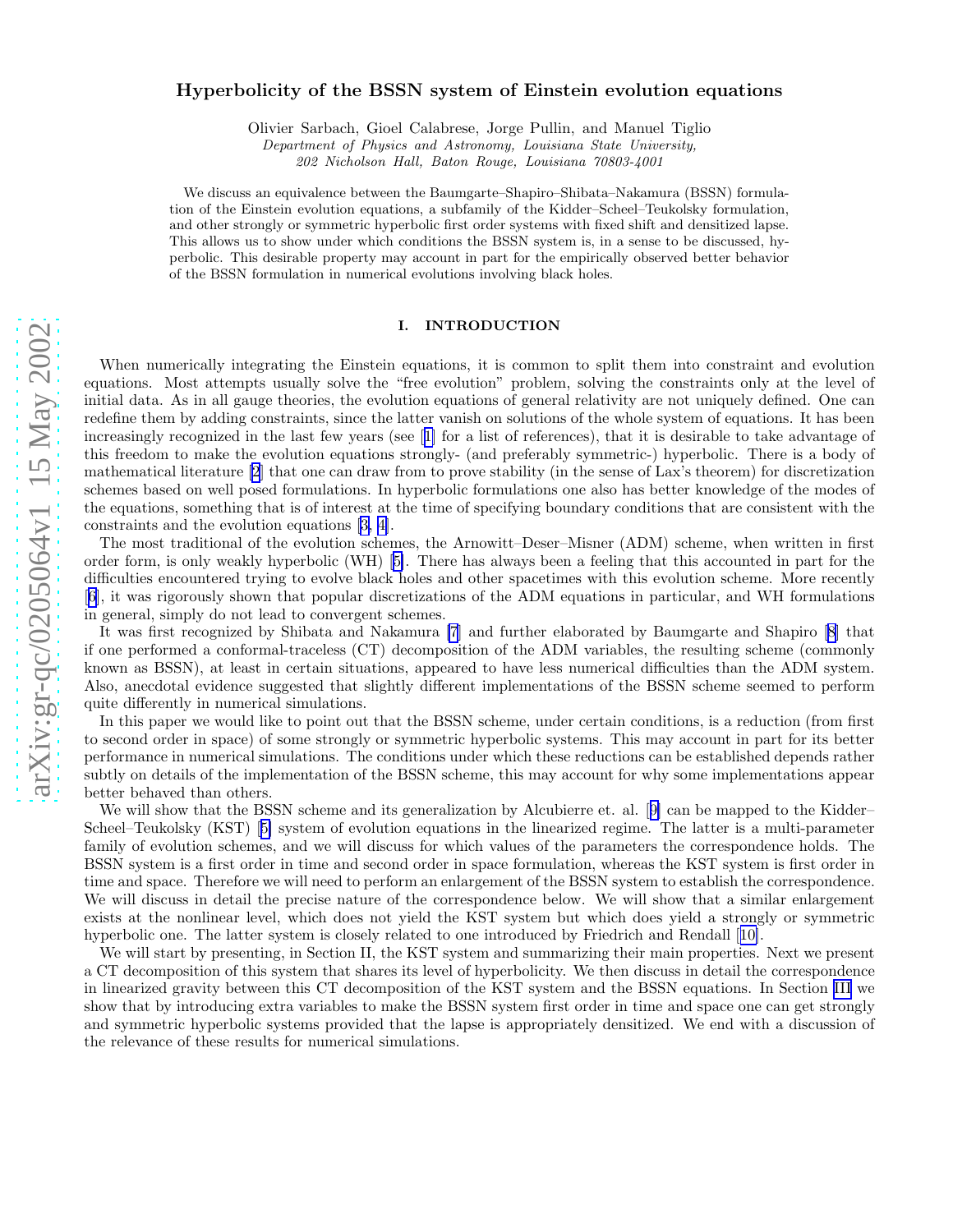## II. THE BSSN-KST CORRESPONDENCE

<span id="page-2-0"></span>In this section, we show that for the case of linearization around flat space-time in Cartesian coordinates the BSSN equations are equivalent (in a sense to be defined below) to the linearized KST equations with an appropriate choice of parameters. As a byproduct of our construction, we present a CT decomposition of the KST system that shares its same level of hyperbolicity, even at the nonlinear level.

#### A. The KST family of equations

Starting from the ADM equations, KST derive a family of strongly and symmetric hyperbolic first-order evolution equations for the three-metric  $(g_{ij})$ , the extrinsic curvature  $(K_{ij})$ , and the spatial derivatives of the three-metric  $(d_{kij} \equiv \partial_k g_{ij})$ , which generalizes previous well posed formulations [\[11](#page-7-0), [12\]](#page-7-0). A priori prescribing the densitized lapse  $\exp{(Q)}$  as a function of spacetime, the lapse  $N$  is given by

$$
N = g^{\sigma} e^{Q},\tag{1}
$$

where g is the determinant of the three-metric and  $\sigma$  a parameter. The shift vector,  $\beta^i$ , is also assumed to be prescribed as a function of spacetime. Here we use the same notation as in KST except that we define the derivative operator along the normal to the hypersurfaces as

$$
\partial_0 = \frac{1}{N}(\partial_t - \pounds_\beta).
$$

The vacuum evolution equations have the form

$$
\begin{aligned}\n\partial_0 g_{ij} &= -2K_{ij}, \\
\partial_0 K_{ij} &= -\frac{1}{2}\partial^k d_{kij} + \frac{1}{2}\partial^k d_{(ij)k} + \frac{1}{2}g^{ab}\partial_{(i}d_{|ab|j)} - \left(\frac{1}{2} + \sigma\right)g^{ab}\partial_{(i}d_{j)ab}\n\end{aligned} \tag{2}
$$

+ 
$$
\zeta g^{ab}C_{a(ij)b} + \gamma g_{ij}C - e^{-Q}\partial_i\partial_j(e^Q) + \mathcal{R}_{ij}
$$
,  
\n $\zeta g^{ab}C_{a(ij)b} + \gamma g_{ij}C - e^{-Q}\partial_i\partial_j(e^Q) + \mathcal{R}_{ij}$ ,  
\n(3)

$$
\partial_0 d_{kij} = -2\partial_k K_{ij} + \eta g_{k(i}C_{j)} + \chi g_{ij}C_k + \mathcal{R}_{kij}, \qquad (4)
$$

where the constraint variables

$$
C = \frac{1}{2}g^{ab}\partial^k(d_{abk} - d_{kab}) + \mathcal{R}, \text{ (Hamiltonian constraint)}
$$
  
\n
$$
C_j = \partial^a K_{aj} - g^{ab}\partial_j K_{ab} + \mathcal{R}_j, \text{ (momentum constraint)}
$$
  
\n
$$
C_{kij} = d_{kij} - \partial_k g_{ij}, \text{ (definition of } d_{kij})
$$
  
\n
$$
C_{lkij} = \partial_{[l}d_{k]ij} \text{ . } \text{ ("closedness" of } d_{kij})
$$

have been added to the right-hand side of the evolution equations with some free parameters  $\zeta$ ,  $\gamma$ ,  $\eta$ ,  $\chi$ . Here,  $\partial^k \equiv g^{kl}\partial_l$ and  $b_j$ ,  $d_k$  are defined as the traces of  $d_{kij}$ :

$$
b_j = g^{ki} d_{kij} , \quad d_k = g^{ij} d_{kij} .
$$

The "remainder" terms  $\mathcal{R}, \mathcal{R}_i, \mathcal{R}_{ij}$  and  $\mathcal{R}_{kij}$  are homogeneous polynomials of degree 2 in  $d_{kij}$ ,  $\partial_i Q$  and  $K_{ij}$ , where the coefficients may depend on  $g_{ij}$ . Finally, the Lie derivative of the symbols  $d_{kij}$  is

$$
\mathcal{L}_{\beta}d_{kij} = \beta^l \partial_l d_{kij} + d_{lij} \partial_k \beta^l + 2 d_{kl(i} \partial_j \beta^l + 2 g_{l(i} \partial_j \partial_k \beta^l.
$$

The evolution system has characteristic speeds  $\{0, \pm 1, \pm \sqrt{\lambda_1}, \pm \sqrt{\lambda_2}, \pm \sqrt{\lambda_3}\}\,$ , where

$$
\lambda_1 = 2\sigma,
$$
  
\n
$$
\lambda_2 = 1 + \chi - \frac{1}{2}(1 + \zeta)\eta + \gamma(2 - \eta + 2\chi),
$$
  
\n
$$
\lambda_3 = \frac{1}{2}\chi + \frac{3}{8}(1 - \zeta)\eta - \frac{1}{4}(1 + 2\sigma)(\eta + 3\chi).
$$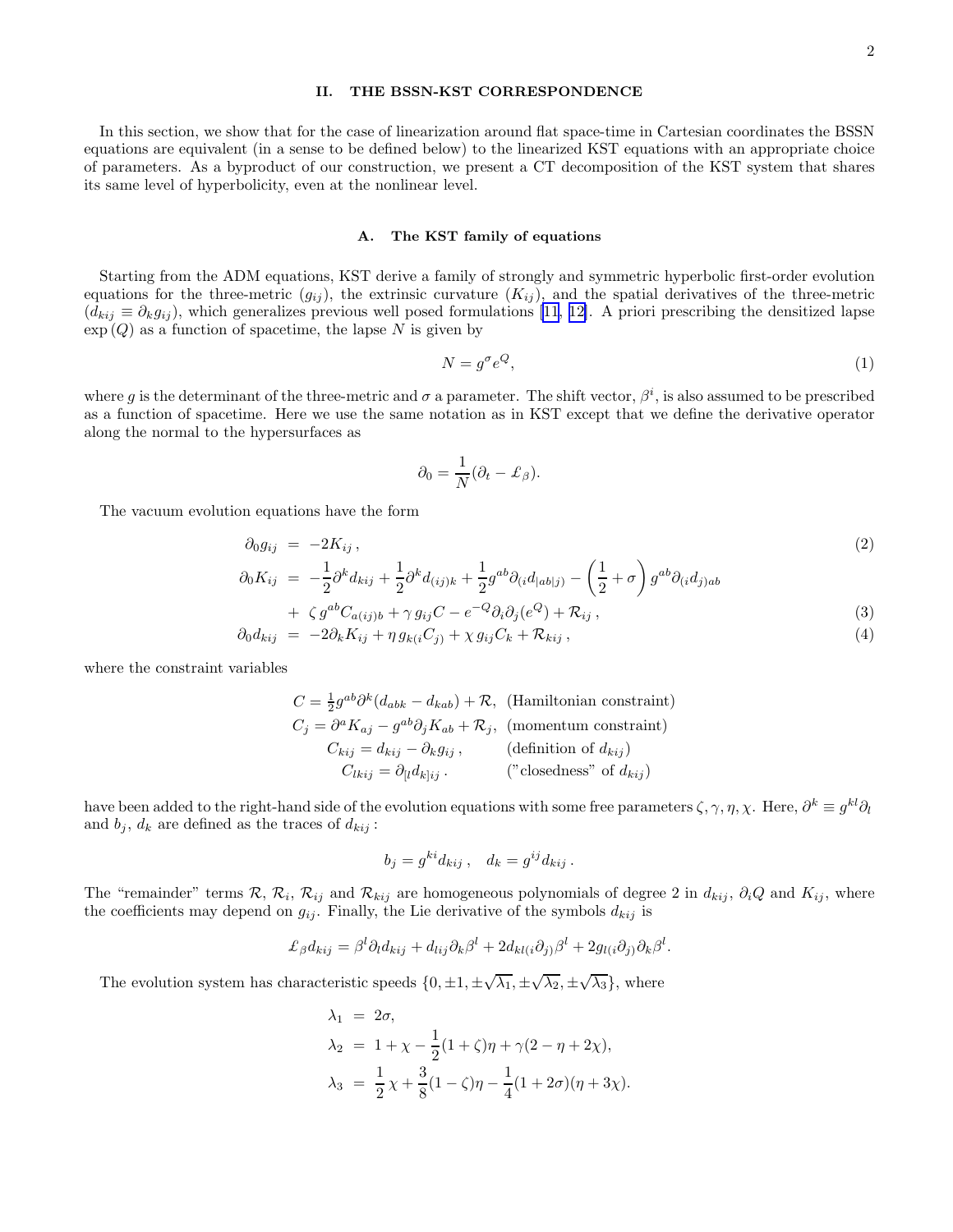<span id="page-3-0"></span>It should be noted that these are the characteristic speeds with respect to the  $\partial_0$  operator. This means that  $\lambda = 0, 1$ correspond to propagation along the normal to the hypersurfaces or the light cone, respectively (physical speeds). The characteristic speeds with respect to the  $\partial_t$  operator are obtained from these after the transformation

$$
\mu \mapsto N\mu + \beta^i n_i ,
$$

where  $n^i$  is the direction of the corresponding characteristic mode.

The conditions under which the system is completely ill posed (CIP), WH or strongly hyperbolic (SH) were found by KST. The system is CIP if any of the above speeds is complex, while it is WH if  $\lambda_j \geq 0$  for  $j = 1, 2, 3$  but one of the conditions [\(5](#page-2-0), [6\)](#page-2-0) below is violated. For example, if the parameters  $(\zeta, \gamma, \eta, \chi)$  are zero the dynamics is equivalent to the ADM equations written in first order form with fixed densitized lapse and fixed shift (which are WH). If  $\sigma = 0$ as well, then the system is equivalent to the ADM equations with fixed lapse and shift (which are also WH).

Finally, the system is SH provided that

$$
\lambda_j > 0, \quad \text{for } j = 1, 2, 3,\tag{5}
$$

$$
\lambda_3 = \frac{1}{4}(3\lambda_1 + 1) \quad \text{if } \lambda_1 = \lambda_2. \tag{6}
$$

Here by SH it is meant that the principal part has a complete set of eigenvectors with real eigenvalues. Provided there is a smooth and uniformly bounded symmetrizer, this ensures well posedness [\[2](#page-7-0)].

In KST seven extra parameters are introduced and used to make changes of variables in  $K_{ij}$  and  $d_{kij}$ . When performing this change of variables the constraint  $C_{kij} = 0$  is also used in order to trade spatial derivatives of the three-metric for  $d_{kij}$ . Thus, the equations with the new variables have different solutions off the constraint surface. However, one can see that at the linear level this change of variables does not involve the addition of constraints.

#### B. Conformal trace-less decomposition of the KST system

We start by performing a CT of the KST variables:

$$
g_{ij} = e^{4\phi} \tilde{g}_{ij},
$$
  
\n
$$
K_{ij} = e^{4\phi} \left( A_{ij} + \frac{1}{3} \tilde{g}_{ij} K \right),
$$
  
\n
$$
d_{kij} = e^{4\phi} \left( 2e_{kij} + \frac{3}{5} \tilde{g}_{k(i} \Gamma_{j)} - \frac{1}{5} \tilde{g}_{ij} \Gamma_k + \frac{1}{3} \tilde{g}_{ij} d_k \right).
$$

Here  $\tilde{g}_{ij}$  has unit determinant,  $A_{ij}$  is trace-less and  $e_{kij}$  is trace-less over all pairs of indices, and  $\Gamma_j$  is defined by  $\Gamma_j = b_j - d_j/3$ . In terms of the Christoffel symbols  $\tilde{\Gamma}^k_{ij}$  belonging to the conformal metric  $\tilde{g}_{ij}$ ,  $\Gamma_j$  can also be expressed as  $(\tilde{\partial}^i \equiv \tilde{g}^{ik} \partial_k)$ 

$$
\Gamma_j = \tilde{g}^{ki}\tilde{\Gamma}_{jki} = \tilde{\partial}^i \tilde{g}_{ij} ,
$$

which is the additional variable used in the BSSN system (actually, in the original version by Shibata and Nakamura, the variable  $F_j = \delta^{ki}\partial_k \tilde{g}_{ij}$  is used instead of  $\Gamma_j$ , in the version by Baumgarte and Shapiro,  $\Gamma^k = \tilde{g}^{kj}\Gamma_j$  is used.)

With respect to this decomposition, the KST system  $(2-4)$  $(2-4)$  becomes, up to lower order terms  $("l.o.")$  quadratic in  $d_{kij}$ ,  $\partial_i Q$  and  $K_{ij}$ ,

$$
\partial_0 \phi = -\frac{1}{6} K,\tag{7}
$$

$$
\partial_0 \tilde{g}_{ij} = -2A_{ij}, \qquad (8)
$$

$$
\partial_0 K = \left(1 + \frac{3}{2}\gamma\right)\partial^k \Gamma_k - \left(\frac{2}{3} + \gamma + \sigma\right)\partial^k d_k - e^{-Q}\partial^k \partial_k (e^Q) + l.o.,\tag{9}
$$

$$
\partial_0 A_{ij} = -\partial^k e_{kij} + (1+\zeta)\partial^k e_{(ij)k} + e^{-4\phi} \left[ \frac{1}{20} (5-9\zeta)\partial_{(i}\Gamma_{j)} - \left(\frac{1}{6} + \sigma\right) \partial_{(i}d_{j)} - e^{-Q}\partial_i\partial_j (e^Q) \right]^{TF} + (l.o.)_{ij},
$$
 (10)

$$
\partial_0 d_k = (\eta + 3\chi)\tilde{\partial}^s A_{sk} - \frac{2}{3} (\eta + 3\chi + 3) \partial_k K + (l.o.)_k , \qquad (11)
$$

$$
\partial_0 \Gamma_j = \left(\frac{5}{3}\eta - 2\right) \tilde{\partial}^s A_{sj} - \frac{10}{9}\eta \partial_j K + (l.o.)_j, \qquad (12)
$$

$$
\partial_0 e_{kij} = -\partial_k A_{ij} + \frac{3}{5} \tilde{g}_{k(i} \tilde{\partial}^s A_{j)s} - \frac{1}{5} \tilde{g}_{ij} \tilde{\partial}^s A_{sk} + (l.o.)_{kij} , \qquad (13)
$$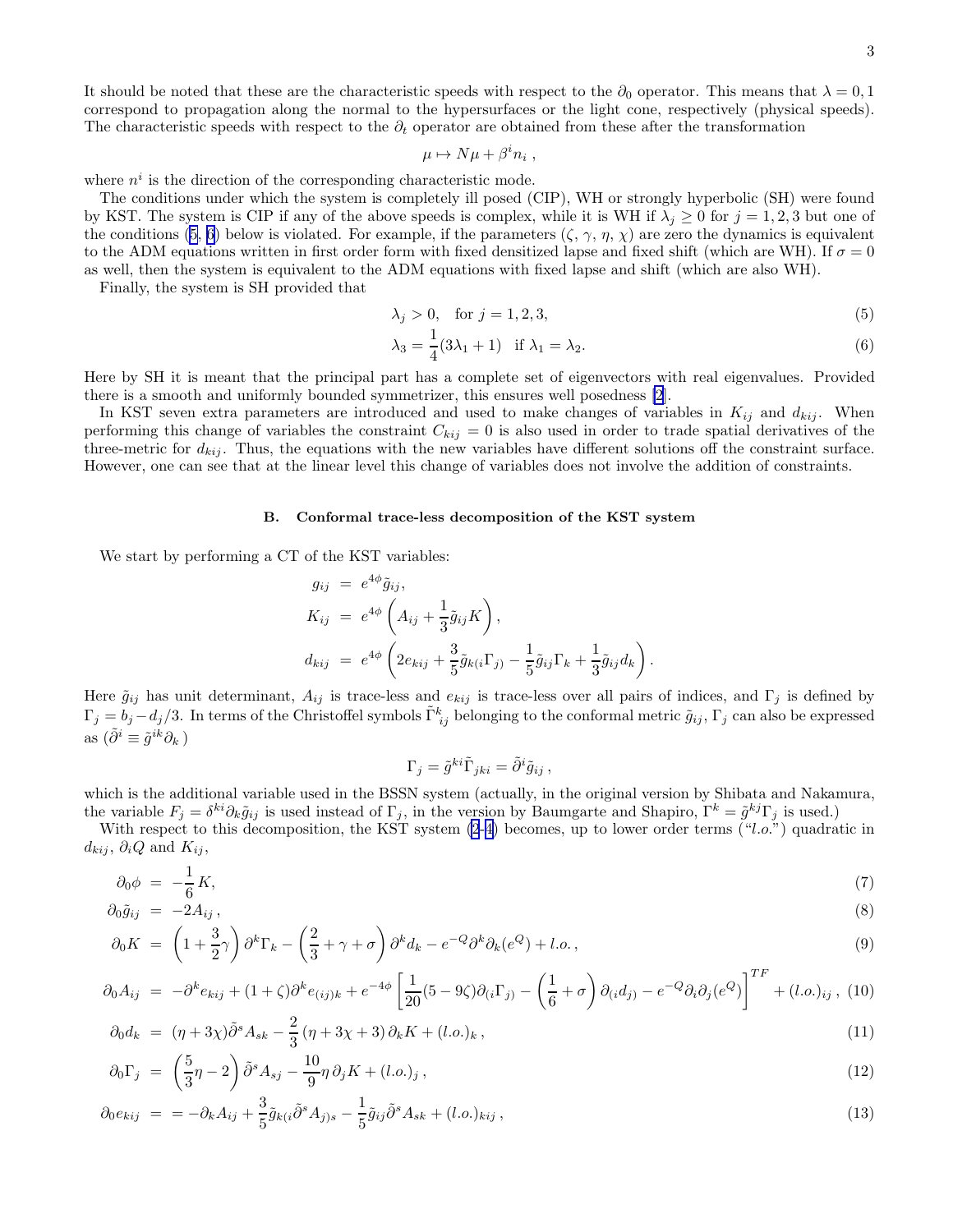<span id="page-4-0"></span>where the superscript  $TF$  denotes the trace-free part. Here, for simplicity, we have also assumed that the shift vanishes. However, a generalization in the presence of shift can also be worked out.

Notice that in the derivation of Eqs. [\(7-13\)](#page-3-0) we have used the constraints  $C_{kij} = 0$  in order to re-express first order spatial derivatives of  $g_{ij}$  in terms of  $d_{kij}$  in a way that ensures that the principal part of the transformed equations has the same spectrum as the original KST system. Therefore, for a given choice of parameters both systems have the same level of hyperbolicity. However, in general the dynamics of the evolution Eqs.([7-13](#page-3-0)) is not identical to the dynamics of the KST Eqs. [\(2-4](#page-2-0)) if we are off the constraint surface  $C_{kij} = 0$ . A similar situation occurs in KST when the variables  $K_{ij}$  and  $d_{kij}$  are redefined through a seven-parameter family of change of variables.

#### C. Correspondence

We start by looking at the linearized equations around flat spacetime, written in Cartesian coordinates. One can see thatin this case all lower order terms  $("l.o.")$  vanish, and the two systems  $(2-4)$  $(2-4)$  $(2-4)$  and  $(7-13)$  $(7-13)$  $(7-13)$  are dynamically equivalent (i.e. have the same set of solutions, even off the constraint surface). In the following, we will call the linearized version of equations([7-13](#page-3-0)) system A.

Since the BSSN system has second order spatial derivatives and the KST system has only first order spatial derivatives, care needs to be exercised concerning the constraints that materialize the correspondence of the spatial derivatives. Basically, we need to show that if we start with initial data that is on the submanifold of constraints that relate the second spatial derivatives to first spatial derivatives of extra variables (all solutions of the BSSN system automatically lie on this submanifold), we automatically remain on it. Otherwise, no correspondence will be possible.

Consider the constraints

$$
\tilde{C}_{kij} = e_{kij} - \frac{1}{2}\partial_k \tilde{g}_{ij} + \frac{3}{10}\delta_{k(i}\partial^s \tilde{g}_{j)s} - \frac{1}{10}\delta_{ij}\partial^s \tilde{g}_{ks}.
$$

Using the linearized version of evolution equations([8\)](#page-3-0) and [\(13](#page-3-0)), one can see that these constraints are constant in time,

$$
\partial_0 \tilde{C}_{kij} = 0,
$$

independently of whether or not the remaining constraints are satisfied. The constraints  $\tilde{C}_k = d_k - 12\partial_k \phi$  are constant in time as well, provided that  $\eta + 3\chi = 0$ . Therefore, if we give initial data with  $\tilde{C}_{kij} = 0$  and  $\tilde{C}_k = 0$ , the equations

$$
e_{kij} = \frac{1}{2}\partial_k \tilde{g}_{ij} - \frac{3}{10}\delta_{k(i}\partial^s \tilde{g}_{j)s} + \frac{1}{10}\delta_{ij}\partial^s \tilde{g}_{ks},\tag{14}
$$

$$
d_k = 12\partial_k \phi,\tag{15}
$$

hold at all times, provided that  $\eta + 3\chi = 0$ . In this case, we can replace  $e_{kij}$  and  $d_k$  by the right-hand side of equations (14) and (15) everywhere they appear in the linearized version of equations [\(7](#page-3-0)-[10,12\)](#page-3-0) and forget about the evolution equations for the 15 variables  $e_{kij}$ ,  $d_k$ . The evolution equations for K and  $A_{ij}$  become

$$
\partial_0 K = \left(1 + \frac{3}{2}\gamma\right)\partial^k \Gamma_k - 8\left(1 + \frac{3}{2}\gamma + \frac{3}{2}\sigma\right)\partial^k \partial_k \phi - e^{-Q}\partial^k \partial_k (e^Q),\tag{16}
$$

$$
\partial_0 A_{ij} = -\frac{1}{2} \partial^k \partial_k \tilde{g}_{ij} + \left[ \partial_{(i} \Gamma_{j)} + \frac{1}{20} (15 + 9\zeta) \left( \partial_{(i} \partial^s \tilde{g}_{j)s} - \partial_{(i} \Gamma_{j)} \right) - 2(1 + 6\sigma) \partial_i \partial_j \phi - e^{-Q} \partial_i \partial_j (e^Q) \right]^{TF}.
$$
 (17)

In the following, we will call the system which constitutes the linearized version of equations([7,8,12\)](#page-3-0) and the equations (16,17) system B. If initial data is chosen for system B and one takes the same initial data for system A with  $d_k$  and  $e_{kij}$  given by equations (14,15), the two systems will yield the same result upon evolution (if there are no boundaries or if we have time-like boundaries to which  $\partial_0$  is tangential.)

If we compare system B with the generalization of the BSSN system by Alcubierre *et al.* [\[9](#page-7-0)] in the linearized regime, we see that the two agree if the KST parameters are

$$
\zeta = -\frac{5}{3}, \quad \gamma = -\frac{2}{3}, \quad \eta = \frac{6}{5}m, \quad \chi = -\frac{2}{5}m. \tag{18}
$$

Noticethat since [[9](#page-7-0)] reduces to BSSN [[7, 8](#page-7-0)] when  $m = 1$ , system B agrees with the original BSSN as well for these values of the parameters. Notice also that for the equivalence to be true one has to use in BSSN the same gauge conditionsused in KST (Eq. ([1\)](#page-2-0) with arbitrary  $\sigma$ ).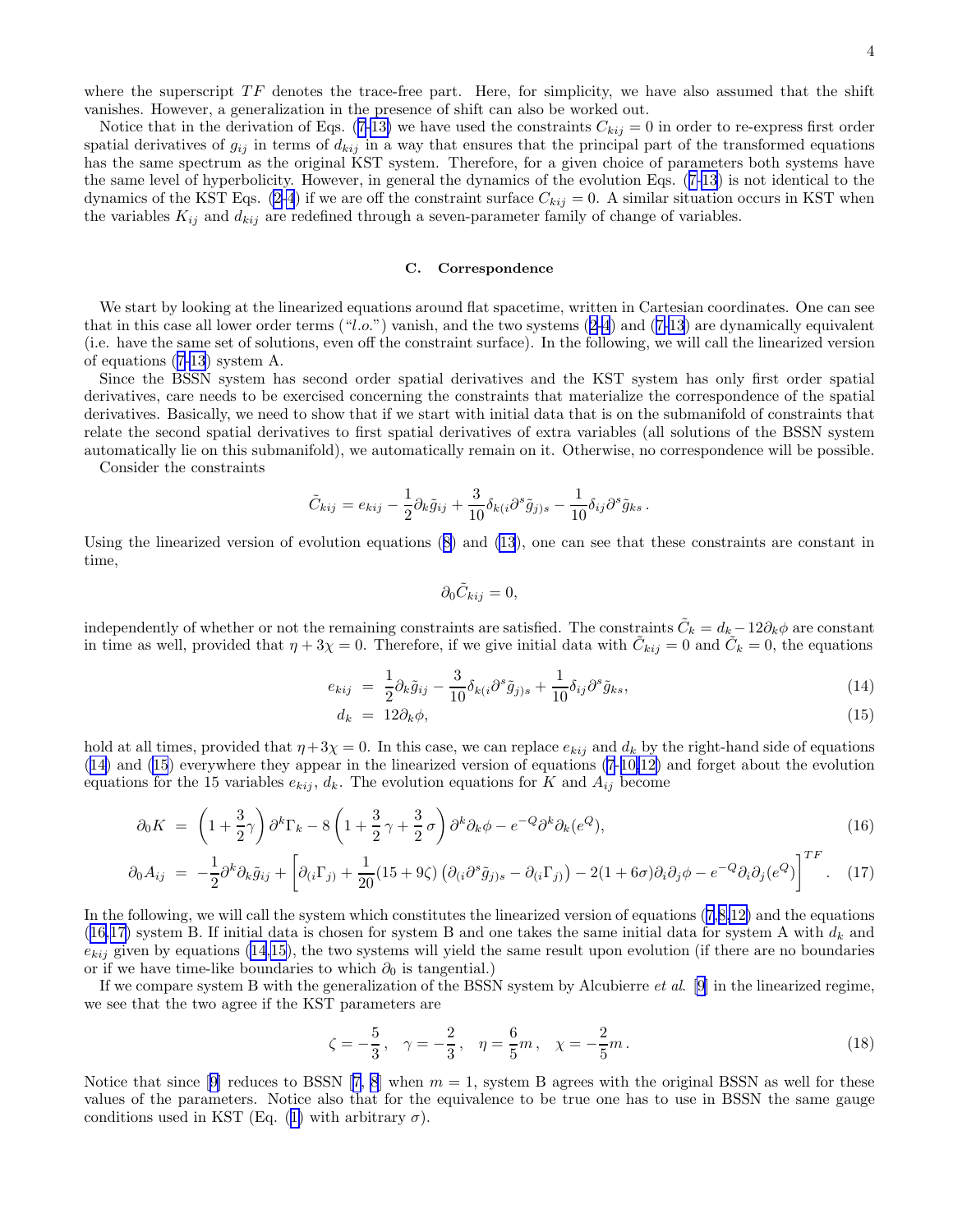<span id="page-5-0"></span>For example, the choice  $\gamma = -\frac{2}{3}$  eliminates the Ricci scalar appearing in the evolution equation for K, and choosing  $\eta = \frac{6}{5}$  eliminates the term  $\partial^s A_{sk}$  in the evolution equation for the variable  $\Gamma_j$ , as in the traditional BSSN system (whilein  $[9]$  $[9]$  the parameter m is allowed to vary). Therefore, the linearized BSSN equations are dynamically equivalent to the linearized KST system with the choice of parameters given by [\(18](#page-4-0)), provided that the constraints([14,15\)](#page-4-0) are satisfied. In particular, any solution to the linearized BSSN equations (even one that does not satisfy the Hamiltonian or momentum constraint, or the constraint that corresponds to the definition of  $\Gamma_i$ ) gives a solution to the linearized KST system with [\(18](#page-4-0)) if we define  $d_k$  and  $e_{kij}$  according to [\(14](#page-4-0),[15](#page-4-0)).

Now an interesting question is whether or not the KST subfamily that corresponds to the linearized BSSN system is SH. Recalling Section II, it turns out that the characteristic speeds are plus or minus the square root of

$$
\lambda_1 = 2\sigma, \quad \lambda_2 = \frac{1}{3}(4m - 1), \quad \lambda_3 = m, \quad \lambda_4 = 1.
$$

In particular, we see that densitizing the lapse with  $\sigma > 0$  in [\(18](#page-4-0)) corresponds to a SH system as long as  $m > 1/4$ . In particular, if  $\sigma = 1/2$  and  $m = 1$ , the system has only physical speeds  $(\lambda = 0, 1)$ . It is also worthwhile pointing out that in this (linear, constant coefficient) case well posedness can be shown for the SH families, since all is needed is the boundedness of the symmetrizer, which can be shown to hold.

Onemight wonder whether the parameters ([18\)](#page-4-0) (with  $\sigma = 1/2$ ) correspond to the ones found empirically by KST to have better stability properties. The answer is no, since the one-parameter subfamily([18\)](#page-4-0) has no intersection with the two-parameter Einstein-Christoffel (EC)[[12\]](#page-7-0) generalization used in the numerical simulations of KST.

# III. HYPERBOLIC FIRST ORDER ENLARGEMENTS OF THE BSSN SYSTEM

We were not able to find a way in the non-linear case to get rid of the extra variables  $e_{kij}$  and  $d_k$  when lower order terms are present in the equations. We will therefore not prove a correspondence between the KST and BSSN systems but, instead, a correspondence between the BSSN system and certain SH or symmetric hyperbolic formulations closely related to one by Friedrich and Rendall [\[10\]](#page-7-0). Starting with the (non-linear) BSSN system with vanishing shift (see below for the case of non-vanishing shift) we are able to show the following result: by introducing 18 extra variables, the BSSN system can be written as a system which is first order in time and space and whose principal part looks very similar to the one of the CT decomposition of the KST system. Drawing from our experience with the latter, one can then show that the new first order system has the same characteristic speeds as system B with the choice of parameters [\(18](#page-4-0)). With a specific choice of parameters  $\sigma$  and m this system has the same level of hyperbolicity as the KST one.

The non-linear BSSN equations with zero shift have the form

$$
\partial_0 \phi = -\frac{1}{6}K,\tag{19}
$$

$$
\partial_0 \tilde{g}_{ij} = -2A_{ij},\tag{20}
$$

$$
\partial_0 K = -12\sigma \partial^k \partial_k \phi - e^{-Q} \partial^k \partial_k (e^Q) + l.o., \qquad (21)
$$

$$
\partial_0 A_{ij} = e^{-4\phi} \left[ -\frac{1}{2} \tilde{\partial}^k \partial_k \tilde{g}_{ij} + \partial_{(i} \Gamma_{j)} - 2(1 + 6\sigma) \partial_i \partial_j \phi - e^{-Q} \partial_i \partial_j (e^Q) \right]^{TF} + (l.o.)_{ij}, \tag{22}
$$

$$
\partial_0 \Gamma_i = 2(m-1)\tilde{\partial}^s A_{si} - \frac{4m}{3} \partial_i K + (l.o.)_i, \qquad (23)
$$

where  $\partial_0 = \partial_t/N$ , and now "l.o." denote terms that contain only derivatives of  $\phi$ ,  $\tilde{g}_{ij}$ , Q up to first order, and no derivatives of the other variables. Here, the lapse  $N$  and the densitized lapse  $\exp(Q)$  are related to each other as in equation([1\)](#page-2-0). In terms of the BSSN variables,

$$
N = e^{12\sigma\phi + Q}.\tag{24}
$$

For generality, we have also added the momentum constraint to the evolution equation for  $\Gamma_i$  with an arbitrary factor m as in Alcubierre et. al.[[9\]](#page-7-0).

Our aim is to recast this system of equations into a first order system by introducing extra variables,

$$
d_k = 12\partial_k \phi, \quad \tilde{d}_{kij} = \partial_k \tilde{g}_{ij},\tag{25}
$$

and using only the constraints that are associated to the definition of these extra variables. Using the fact that

$$
[\partial_0, \partial_k] = \frac{N_k}{N} \partial_0 = (12\sigma \partial_k \phi + \partial_k Q) \partial_0 = (\sigma d_k + \partial_k Q) \partial_0,
$$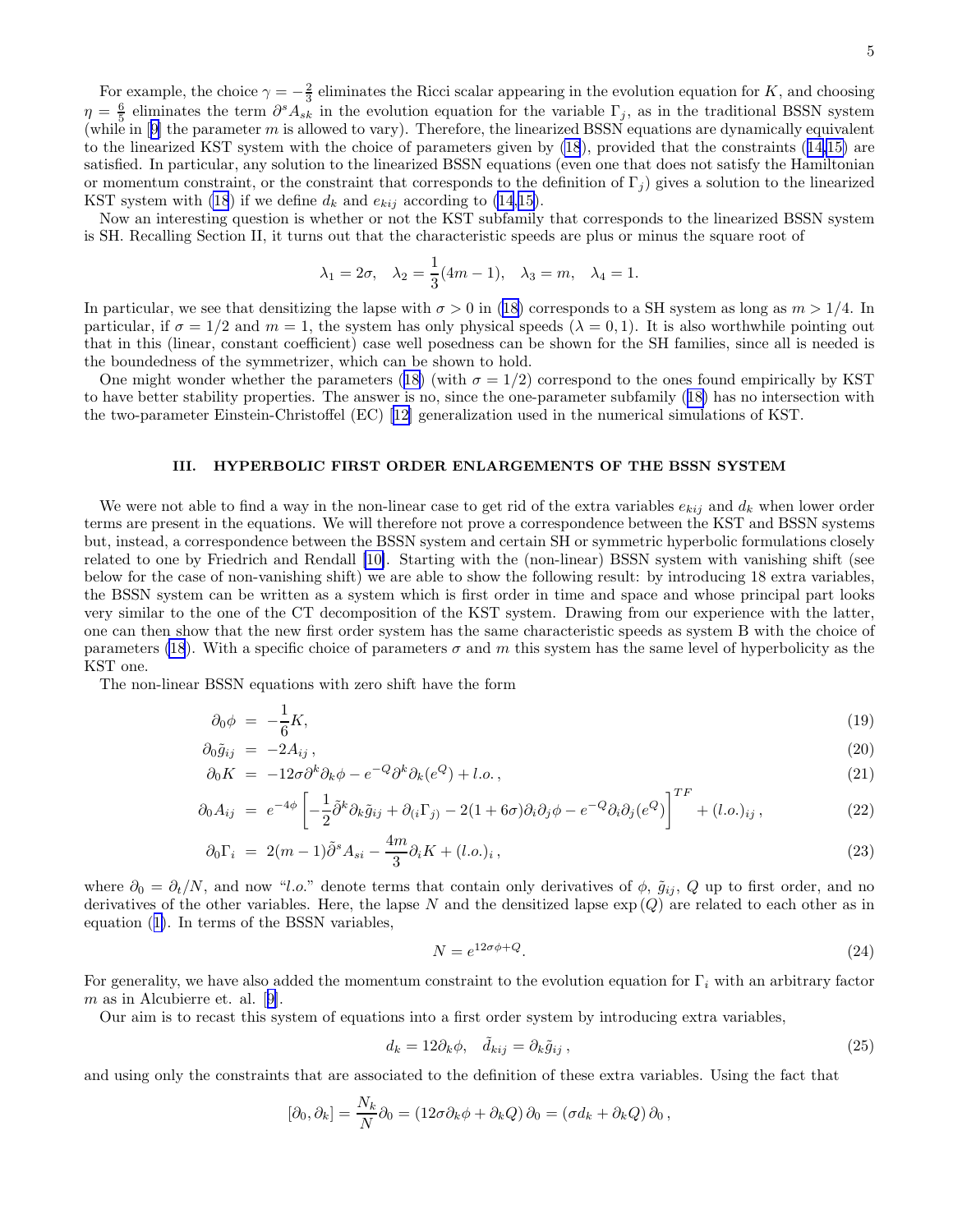and Eqs. [\(19,20](#page-5-0)), we obtain the following evolution equations for  $d_k$  and  $d_{kij}$ :

$$
\partial_0 d_k = -2 (\partial_k + \sigma d_k + \partial_k Q) K, \qquad (26)
$$

$$
\partial_0 \tilde{d}_{kij} = -2(\partial_k + \sigma d_k + \partial_k Q) A_{ij}.
$$
\n(27)

The constraints associated to the definition of  $d_k$  and  $\tilde{d}_{kij}$ ,  $\tilde{C}_k$  and  $\tilde{C}_{kij}$ , satisfy

$$
\partial_0 \tilde{C}_k = -2\sigma K \tilde{C}_k, \qquad (28)
$$

$$
\partial_0 \tilde{C}_{kij} = -2\sigma A_{ij} \tilde{C}_k, \qquad (29)
$$

independently on whether or not the remaining constraints are satisfied. Since the evolution equations for  $\tilde{C}_k$  and  $\tilde{C}_{kij}$  form a closed system, the equations that define  $d_k$  and  $\tilde{d}_{kij}$  are satisfied automatically during evolution (provided that they are satisfied initially and appropriate conditions are given at time-like boundaries.)

Thus, we can enlarge system [\(19-23\)](#page-5-0) by adding the evolution equations (26,27) above and by replacing 12∂k $\phi$  by  $d_k$  and  $\partial_k \tilde{g}_{ij}$  by  $d_{kij}$ , respectively. The resulting system is

$$
\partial_0 \phi = -\frac{1}{6} K,\tag{30}
$$

$$
\partial_0 \tilde{g}_{ij} = -2A_{ij}, \qquad (31)
$$

$$
\partial_0 K = -\sigma \partial^k d_k - e^{-Q} \partial^k \partial_k (e^Q) + l.o., \qquad (32)
$$

$$
\partial_0 A_{ij} = -\frac{1}{2} \partial^k \tilde{d}_{kij} + e^{-4\phi} \left[ \partial_{(i} \Gamma_{j)} - \left( \frac{1}{6} + \sigma \right) \partial_{(i} d_{j)} - e^{-Q} \partial_i \partial_j (e^Q) \right]^{TF} + (l.o.)_{ij} , \qquad (33)
$$

$$
\partial_0 \Gamma_j = 2(m-1)\tilde{\partial}^s A_{sj} - \frac{4m}{3} \partial_j K + (l.o.)_j , \qquad (34)
$$

$$
\partial_0 d_k = -2\partial_k K + (l.o.)_k,\tag{35}
$$

$$
\partial_0 \tilde{d}_{kij} = -2\partial_k A_{ij} + (l.o.)_{kij}, \qquad (36)
$$

where after the replacements mentioned above, no derivatives of the dynamical variables appear in "l.o.". Analyzing the level of hyperbolicity, it turns out that the system (30-36) has the same characteristic speeds as the KST system withthe choice ([18\)](#page-4-0) and the same level of hyperbolicity. In particular, it is SH if  $\sigma > 0$  and  $m > 1/4$ , and has only physical characteristic speeds if  $\sigma = 1/2$  and  $m = 1$ .

Furthermore, it is easy to see that if the relation

$$
2\sigma = \frac{1}{3}(4m - 1)
$$
\n(37)

holds and  $m > 1$ , the principal part of the system is symmetric with respect to the inner product associated with

$$
(u, u) \equiv \phi^2 + \tilde{g}^{ij}\tilde{g}_{ij} + \frac{3}{4m-1}K^2 + A^{ij}A_{ij} + \frac{e^{-4\phi}}{2(m-1)}\left(\Gamma^k\Gamma_k - \frac{4m}{3}\Gamma^k d_k + \frac{4m^2}{9}d^k d_k\right) + \frac{e^{-4\phi}}{4}\left(d^k d_k + \tilde{d}^{kij}\tilde{d}_{kij}\right),
$$

where  $u = (\phi, \tilde{g}_{ij}, K, A_{ij}, d_k, \Gamma_j, \tilde{d}_{kij})^T$  and where indices are raised with the metric  $\tilde{g}_{ij}$ . A point to be remarked is that this symmetric hyperbolic subfamily has superluminal speeds, since we have to impose the condition  $m > 1$  and Eq.  $(37)$  must hold. In particular, we cannot recover the original BSSN system  $(m = 1)$  but, instead, its generalization by Alcubierre et. al..

To summarize, we have shown that any version of BSSN which has the form([19-23](#page-5-0)) can be rewritten as a first order system in time and space by introducing the extra variables([25\)](#page-5-0). Provided that initially the constraints associated to the definition of the new variables are satisfied, this first order system is equivalent to the BSSN system chosen. For a fixed densitized lapse, the system is SH if  $\sigma > 0$  and  $m > 1/4$ . If  $m > 1$  and we choose to densitize the lapse according to Eq. (37), the system is even symmetric hyperbolic. At this point it is worthwhile pointing out that a similar enlargement to a SH first order system does not work in the ADM case, even after densitizing the lapse. In order to get a SH system, one must add the Hamiltonian or momentum constraints to the evolution equations.

If the shift is non-trivial, one can still obtain the above enlargement. But in this case, divergence terms of the conformal metric  $\tilde{g}_{ij}$  have to be substituted by  $\Gamma_i$ 's in such a way that the equations have the form [\(19](#page-5-0)-[23\)](#page-5-0) with  $\partial_0 = (\partial_t - \beta^k \partial_k)/N$  and where the lower order terms ("l.o.") may depend on  $\beta^i$ . In this case, the enlargement is SH or symmetric hyperbolic under the same conditions as is the zero shift case provided the shift is a prescribed function.

Frittelli and Reula (FR) have also presented well posed CT formulations of Einstein's equations[[13\]](#page-7-0) that have attractive properties (for example, only physical characteristic speeds), but they do not seem to reduce to the BSSN system in the sense described above due to the way the constraints are added in their construction.